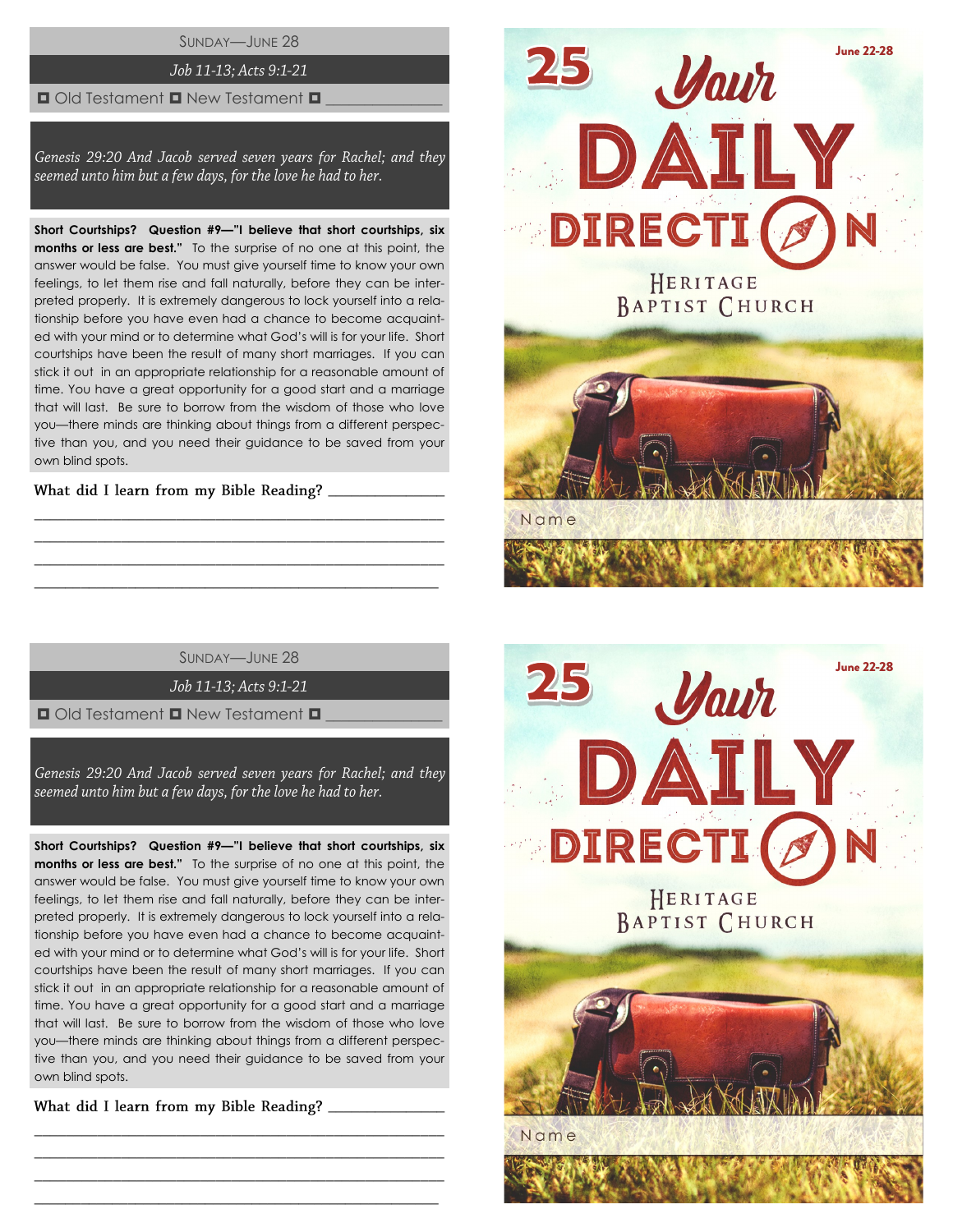MONDAY—JUNE 22

Esther 6-8; Acts 6

#### $\Box$  Old Testament  $\Box$  New Testament  $\Box$

Hebrews 13:4 Marriage is honourable in all, and the bed undefiled: but whoremongers and adulterers God will judge.

**Physical Intimacy Before Marriage—Question #7—I believe that it's not harmful or sinful to engage in sexual activity before marriage if the couple has a meaningful relationship.** I certainly hope you know that the above statement is absolutely false. Nevertheless, many people in our society have decided that the old rules no longer apply. The justification for exploring this sacred ground because you both say that you "love" each other is perhaps the most dangerous of all mistaken ideas about love. And it has many terrible consequences. God expects us to honor our commitment, not only after marriage, but before. This same message is repeated throughout the Bible, and is clearly what God wants for our lives.

What did I learn from my Bible Reading?\_\_\_\_

SATURDAY—JUNE 27

Job 8-10; Acts 8:26-40

 $\Box$  Old Testament  $\Box$  New Testament  $\Box$ 

1 Corinthians 13:11 When I was a child, I spake as a child, I understood as a child, I thought as a child: but when I became a man, I put away childish things.

**Love Forever? #8—"I believe that if a couple is genuinely in love, that condition is permanent and will last a lifetime."** Love must be maintained or it will die. After you are married, you must remember this. I remember a quote from the movie "Fireproof," — "You don't follow your heart; you lead your heart." This is so true. We must work to keep our love strong and alive. Its sad to see a couple that has been married for years, yet there is a lack of sense of love in the home. Love ought to be the atmosphere that is breathed, and it should be stronger as the years come! Husbands and wives need to spend time together and talk with each other. Believe it or not, the complexity and business of life can put out the flame of love. Determine not to let it happen to you!

What did I learn from my Bible Reading? \_\_\_\_\_\_\_

MONDAY—JUNE 22

\_\_\_\_\_\_\_\_\_\_\_\_\_\_\_\_\_\_\_\_\_\_\_\_\_\_\_\_\_\_\_\_\_\_\_\_\_\_\_\_\_\_\_\_\_\_\_\_\_\_\_\_ \_\_\_\_\_\_\_\_\_\_\_\_\_\_\_\_\_\_\_\_\_\_\_\_\_\_\_\_\_\_\_\_\_\_\_\_\_\_\_\_\_\_\_\_\_\_\_\_\_\_\_\_ \_\_\_\_\_\_\_\_\_\_\_\_\_\_\_\_\_\_\_\_\_\_\_\_\_\_\_\_\_\_\_\_\_\_\_\_\_\_\_\_\_\_\_\_\_\_\_\_\_\_\_\_ \_\_\_\_\_\_\_\_\_\_\_\_\_\_\_\_\_\_\_\_\_\_\_\_\_\_\_\_\_\_\_\_\_\_\_\_\_\_\_\_\_\_\_\_\_\_\_\_\_\_\_\_

Esther 6-8; Acts 6

 $\Box$  Old Testament  $\Box$  New Testament  $\Box$ 

Hebrews 13:4 Marriage is honourable in all, and the bed undefiled: but whoremongers and adulterers God will judge.

**Physical Intimacy Before Marriage—Question #7—I believe that it's not harmful or sinful to engage in sexual activity before marriage if the couple has a meaningful relationship.** I certainly hope you know that the above statement is absolutely false. Nevertheless, many people in our society have decided that the old rules no longer apply. The justification for exploring this sacred ground because you both say that you "love" each other is perhaps the most dangerous of all mistaken ideas about love. And it has many terrible consequences. God expects us to honor our commitment, not only after marriage, but before. This same message is repeated throughout the Bible, and is clearly what God wants for our lives.

\_\_\_\_\_\_\_\_\_\_\_\_\_\_\_\_\_\_\_\_\_\_\_\_\_\_\_\_\_\_\_\_\_\_\_\_\_\_\_\_\_\_\_\_\_\_\_\_\_\_\_\_ \_\_\_\_\_\_\_\_\_\_\_\_\_\_\_\_\_\_\_\_\_\_\_\_\_\_\_\_\_\_\_\_\_\_\_\_\_\_\_\_\_\_\_\_\_\_\_\_\_\_\_\_ \_\_\_\_\_\_\_\_\_\_\_\_\_\_\_\_\_\_\_\_\_\_\_\_\_\_\_\_\_\_\_\_\_\_\_\_\_\_\_\_\_\_\_\_\_\_\_\_\_\_\_\_ \_\_\_\_\_\_\_\_\_\_\_\_\_\_\_\_\_\_\_\_\_\_\_\_\_\_\_\_\_\_\_\_\_\_\_\_\_\_\_\_\_\_\_\_\_\_\_\_\_\_\_\_

\_\_\_\_\_\_\_\_\_\_\_\_\_\_\_\_

SATURDAY—JUNE 27

\_\_\_\_\_\_\_\_\_\_\_\_\_\_\_\_\_\_\_\_\_\_\_\_\_\_\_\_\_\_\_\_\_\_\_\_\_\_\_\_\_\_\_\_\_\_\_\_\_\_\_\_ \_\_\_\_\_\_\_\_\_\_\_\_\_\_\_\_\_\_\_\_\_\_\_\_\_\_\_\_\_\_\_\_\_\_\_\_\_\_\_\_\_\_\_\_\_\_\_\_\_\_\_\_ \_\_\_\_\_\_\_\_\_\_\_\_\_\_\_\_\_\_\_\_\_\_\_\_\_\_\_\_\_\_\_\_\_\_\_\_\_\_\_\_\_\_\_\_\_\_\_\_\_\_\_\_ \_\_\_\_\_\_\_\_\_\_\_\_\_\_\_\_\_\_\_\_\_\_\_\_\_\_\_\_\_\_\_\_\_\_\_\_\_\_\_\_\_\_\_\_\_\_\_\_\_\_\_\_

Job 8-10: Acts 8:26-40

 $\Box$  Old Testament  $\Box$  New Testament  $\Box$ 

1 Corinthians 13:11 When I was a child, I spake as a child, I understood as a child, I thought as a child: but when I became a man, I put away childish things.

**Love Forever? #8—"I believe that if a couple is genuinely in love, that condition is permanent and will last a lifetime."** Love must be maintained or it will die. After you are married, you must remember this. I remember a quote from the movie "Fireproof," — "You don't follow your heart; you lead your heart." This is so true. We must work to keep our love strong and alive. Its sad to see a couple that has been married for years, yet there is a lack of sense of love in the home. Love ought to be the atmosphere that is breathed, and it should be stronger as the years come! Husbands and wives need to spend time together and talk with each other. Believe it or not, the complexity and business of life can put out the flame of love. Determine not to let it happen to you!

\_\_\_\_\_\_\_\_\_\_\_\_\_\_\_\_\_\_\_\_\_\_\_\_\_\_\_\_\_\_\_\_\_\_\_\_\_\_\_\_\_\_\_\_\_\_\_\_\_\_\_\_ \_\_\_\_\_\_\_\_\_\_\_\_\_\_\_\_\_\_\_\_\_\_\_\_\_\_\_\_\_\_\_\_\_\_\_\_\_\_\_\_\_\_\_\_\_\_\_\_\_\_\_\_ \_\_\_\_\_\_\_\_\_\_\_\_\_\_\_\_\_\_\_\_\_\_\_\_\_\_\_\_\_\_\_\_\_\_\_\_\_\_\_\_\_\_\_\_\_\_\_\_\_\_\_\_ \_\_\_\_\_\_\_\_\_\_\_\_\_\_\_\_\_\_\_\_\_\_\_\_\_\_\_\_\_\_\_\_\_\_\_\_\_\_\_\_\_\_\_\_\_\_\_\_\_\_\_\_

What did I learn from my Bible Reading?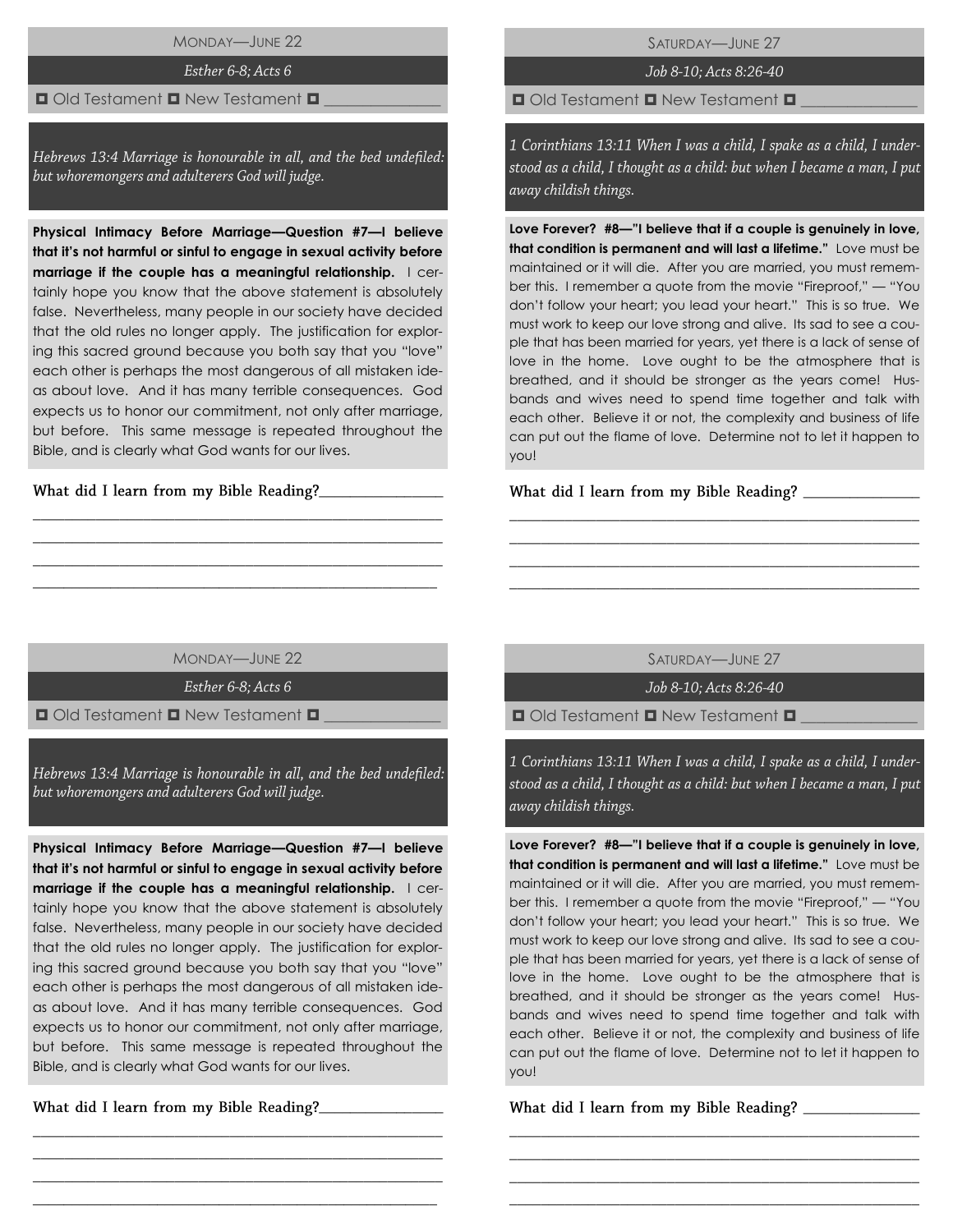FRIDAY—JUNE 26

# Job 5-7; Acts 8:1-25

#### $\blacksquare$  Old Testament  $\blacksquare$  New Testament  $\blacksquare$

Proverbs 6:32 But whoso committeth adultery with a woman lacketh understanding: he that doeth it destroyeth his own soul.

The fact is that you do not truly know if the individual you are in "love" with will be your spouse until you publicly say your vows. Until then, no one has any business taken privileges in this area. That person's body is holy ground, and is not yours to handle. You have to realize that things may not work out the way you plan. Just imagine how your future spouse will feel if you have not saved yourself for them. Not only that, you have robbed someone else of the privilege of being their one and only by taken privileges with someone who would be someone else's. There are some experiences that can never be forgotten. Physical intimacy done improperly can emotionally scar us for life. Study 1 Corinthians 13, and you will find the true meaning of love and the patience and self-sacrifice that goes with it. Those who wait will truly be blessed.

What did I learn from my Bible Reading?

TUESDAY—JUNE 23

# Esther 9-10; Acts 7:1-21

 $\Box$  Old Testament  $\Box$  New Testament  $\Box$ 

Proverbs 7:21 With her much fair speech she caused him to yield, with the flattering of her lips she forced him. 22 He goeth after her straightway, as an ox goeth to the slaughter, or as a fool to the correction of the stocks;

Take a moment to read the entire account of Proverbs 7. Solomon's instruction is pointed towards young men, but the principles apply to both genders. The Lord has not given us meaningless restrictions in order to interfere with our fun and happiness. Rather, He has warned us against certain behaviors that will be harmful to ourselves and to the people around us. Don't believe those ungodly people who tell you the "old rules" are out of date. God's instructions are for all times for our good, and we would be wise to heed them. The ramifications of being immoral are outside our thinking in the heat of the moment, but they are real and never worth it. Out of honor for God's Word, yourself, and the one you love, wait.

### **\_**\_\_\_\_\_\_\_\_\_\_\_\_\_\_\_

FRIDAY—JUNE 26

\_\_\_\_\_\_\_\_\_\_\_\_\_\_\_\_\_\_\_\_\_\_\_\_\_\_\_\_\_\_\_\_\_\_\_\_\_\_\_\_\_\_\_\_\_\_\_\_\_\_\_\_ \_\_\_\_\_\_\_\_\_\_\_\_\_\_\_\_\_\_\_\_\_\_\_\_\_\_\_\_\_\_\_\_\_\_\_\_\_\_\_\_\_\_\_\_\_\_\_\_\_\_\_\_ \_\_\_\_\_\_\_\_\_\_\_\_\_\_\_\_\_\_\_\_\_\_\_\_\_\_\_\_\_\_\_\_\_\_\_\_\_\_\_\_\_\_\_\_\_\_\_\_\_\_\_\_  $\_$  , and the set of the set of the set of the set of the set of the set of the set of the set of the set of the set of the set of the set of the set of the set of the set of the set of the set of the set of the set of th

Job 5-7; Acts 8:1-25

 $\Box$  Old Testament  $\Box$  New Testament  $\Box$ 

Proverbs 6:32 But whoso committeth adultery with a woman lacketh understanding: he that doeth it destroyeth his own soul.

The fact is that you do not truly know if the individual you are in "love" with will be your spouse until you publicly say your vows. Until then, no one has any business taken privileges in this area. That person's body is holy ground, and is not yours to handle. You have to realize that things may not work out the way you plan. Just imagine how your future spouse will feel if you have not saved yourself for them. Not only that, you have robbed someone else of the privilege of being their one and only by taken privileges with someone who would be someone else's. There are some experiences that can never be forgotten. Physical intimacy done improperly can emotionally scar us for life. Study 1 Corinthians 13, and you will find the true meaning of love and the patience and self-sacrifice that goes with it. Those who wait will truly be blessed.

\_\_\_\_\_\_\_\_\_\_\_\_\_\_\_\_\_\_\_\_\_\_\_\_\_\_\_\_\_\_\_\_\_\_\_\_\_\_\_\_\_\_\_\_\_\_\_\_\_\_\_\_ \_\_\_\_\_\_\_\_\_\_\_\_\_\_\_\_\_\_\_\_\_\_\_\_\_\_\_\_\_\_\_\_\_\_\_\_\_\_\_\_\_\_\_\_\_\_\_\_\_\_\_\_ \_\_\_\_\_\_\_\_\_\_\_\_\_\_\_\_\_\_\_\_\_\_\_\_\_\_\_\_\_\_\_\_\_\_\_\_\_\_\_\_\_\_\_\_\_\_\_\_\_\_\_\_  $\_$  , and the set of the set of the set of the set of the set of the set of the set of the set of the set of the set of the set of the set of the set of the set of the set of the set of the set of the set of the set of th

\_\_\_\_\_\_\_\_\_\_\_\_\_\_\_

TUESDAY—JUNE 23

\_\_\_\_\_\_\_\_\_\_\_\_\_\_\_\_\_\_\_\_\_\_\_\_\_\_\_\_\_\_\_\_\_\_\_\_\_\_\_\_\_\_\_\_\_\_\_\_\_\_\_\_ \_\_\_\_\_\_\_\_\_\_\_\_\_\_\_\_\_\_\_\_\_\_\_\_\_\_\_\_\_\_\_\_\_\_\_\_\_\_\_\_\_\_\_\_\_\_\_\_\_\_\_\_ \_\_\_\_\_\_\_\_\_\_\_\_\_\_\_\_\_\_\_\_\_\_\_\_\_\_\_\_\_\_\_\_\_\_\_\_\_\_\_\_\_\_\_\_\_\_\_\_\_\_\_\_ \_\_\_\_\_\_\_\_\_\_\_\_\_\_\_\_\_\_\_\_\_\_\_\_\_\_\_\_\_\_\_\_\_\_\_\_\_\_\_\_\_\_\_\_\_\_\_\_\_\_\_\_

Esther 9-10; Acts 7:1-21

 $\Box$  Old Testament  $\Box$  New Testament  $\Box$ 

Proverbs 7:21 With her much fair speech she caused him to yield, with the flattering of her lips she forced him. 22 He goeth after her straightway, as an ox goeth to the slaughter, or as a fool to the correction of the stocks;

Take a moment to read the entire account of Proverbs 7. Solomon's instruction is pointed towards young men, but the principles apply to both genders. The Lord has not given us meaningless restrictions in order to interfere with our fun and happiness. Rather, He has warned us against certain behaviors that will be harmful to ourselves and to the people around us. Don't believe those ungodly people who tell you the "old rules" are out of date. God's instructions are for all times for our good, and we would be wise to heed them. The ramifications of being immoral are outside our thinking in the heat of the moment, but they are real and never worth it. Out of honor for God's Word, yourself, and the one you love, wait.

\_\_\_\_\_\_\_\_\_\_\_\_\_\_\_\_\_\_\_\_\_\_\_\_\_\_\_\_\_\_\_\_\_\_\_\_\_\_\_\_\_\_\_\_\_\_\_\_\_\_\_\_ \_\_\_\_\_\_\_\_\_\_\_\_\_\_\_\_\_\_\_\_\_\_\_\_\_\_\_\_\_\_\_\_\_\_\_\_\_\_\_\_\_\_\_\_\_\_\_\_\_\_\_\_ \_\_\_\_\_\_\_\_\_\_\_\_\_\_\_\_\_\_\_\_\_\_\_\_\_\_\_\_\_\_\_\_\_\_\_\_\_\_\_\_\_\_\_\_\_\_\_\_\_\_\_\_ \_\_\_\_\_\_\_\_\_\_\_\_\_\_\_\_\_\_\_\_\_\_\_\_\_\_\_\_\_\_\_\_\_\_\_\_\_\_\_\_\_\_\_\_\_\_\_\_\_\_\_\_

What did I learn from my Bible Reading?